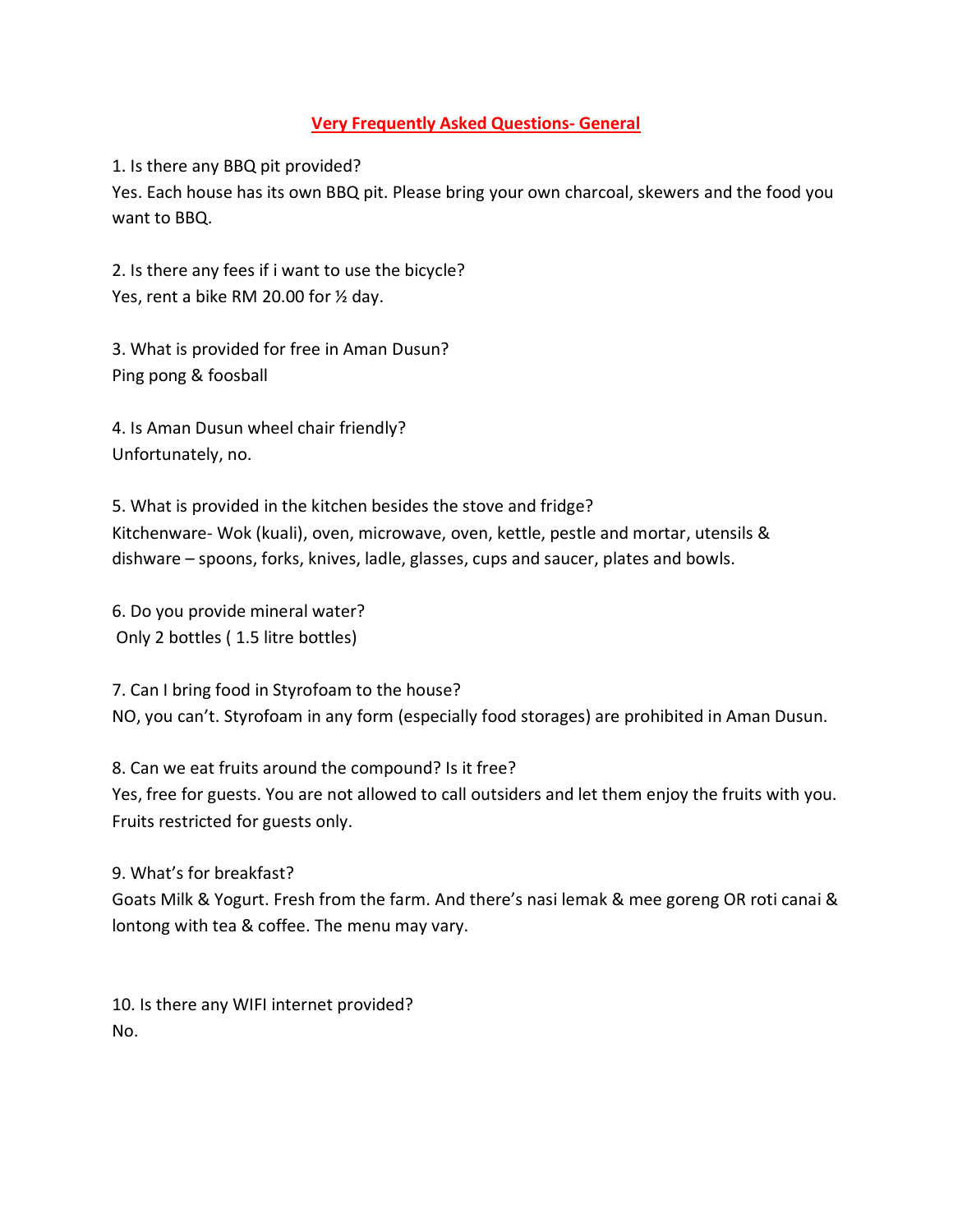11. Are there a lot of mosquitoes in Aman Dusun?

It's natural to find mosquitoes in an environment with lots of trees but they are kampong mosquitoes. They love to come out early in the morning and late evening. Some tips; do wear long sleeves, avoid wearing black or dark colors and get some insect repellent. We will provide you with mosquito coils.

12. How about monkeys? Will they disturb our belongings? Don't worry about the monkeys. They won't get near you.

13. Can I swim in the river nearby? I advised you not to because the current are unpredictable.

14. Is there any karaoke sets available? How about TV? No karaoke .TV is available with DVD only. No TV1, TV2, TV3 etc. No TV in The Bluehouse

15. Do you have TOTO for additional guests? No Toto.

16. Why can't we smoke in the house?

Smoking & vaping is bad and it will make the curtains smell awful and we will have to dry clean them and will have to charge you extra for the dry cleaning.

17. How deep is the swimming pool? The swimming pool is 4 feet deep and we do not have wading pool for baby and toddlers.

18. Is there any floats (pelampung) provided?

No, we do not provide any floats/ pelampung. Please bring your own floats.

## **The Riverview Bungalow**

1. Exactly how many rooms in the Riverview Bungalow?

**2** ; \*1 Master bedroom (2 queen sized beds, 1 king sized bed with access to the Loft (2 single beds)

The Master bedroom and the Loft is with air-cond.

\*1 room with 1 queen bed, with wall fan.

2. How many bathrooms in The Riverview Bungalow?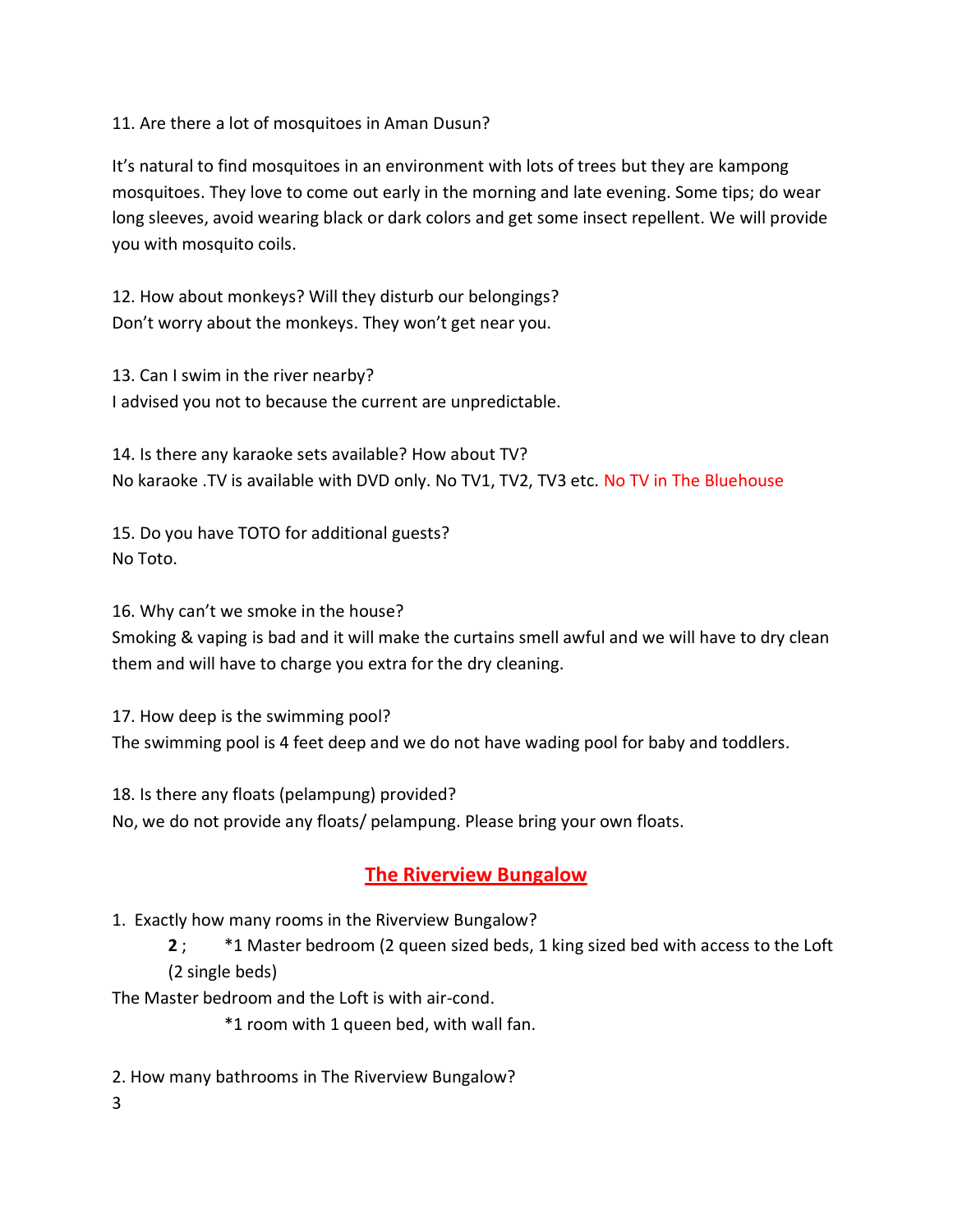3. Do you have Hot water? YES

4. Do you provide toiletries in the bathrooms? No

5. Do you provide towels? Yes

6. Do you provide fishing rod and bait? No. You need to bring your own.

7. Do you provide tents for camping? No we don't.

## **The BlueHouse**

1. How many beds in this house? Single bed: 7 Queen sized bed: 3 Super single bed: 1

2. Is there any bedroom in the house?

No bedroom. On the ground floor, the 2 double decker beds and the super single bed are separated by a sheer curtain from the living room. On the 1<sup>st</sup> floor, beds are arranged in open spaced area.

3. How many bathrooms are there? 2 showers and 2 toilets are inside the house.

4. Where can we swim?

Guests are welcomed to swim in the swimming pool near the Boss's Crib. Pool usage is up till 10pm only.